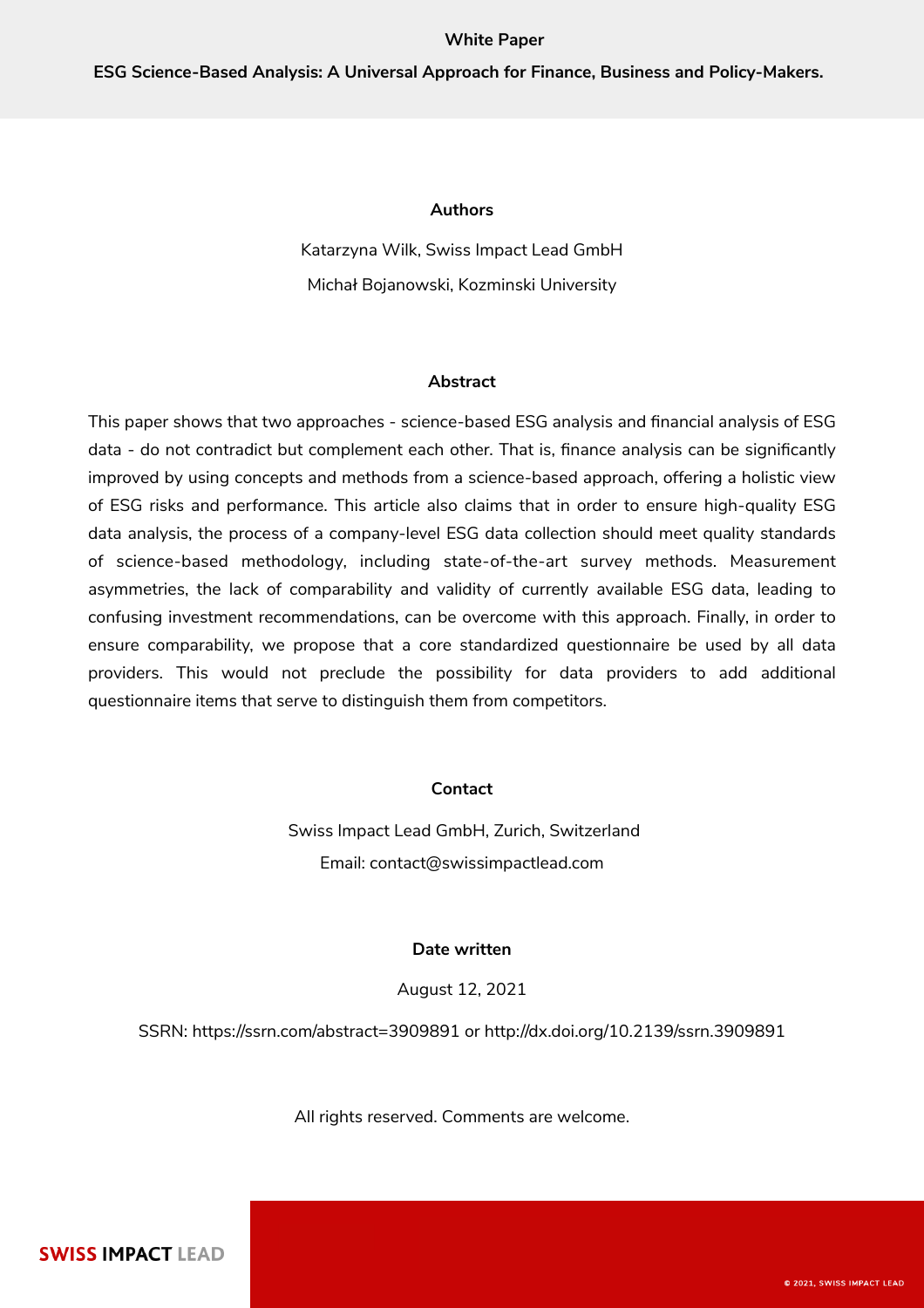## **1 Introduction**

In the field of sustainable finance, the two approaches to ESG data analysis - science-based and finance analysis tend to be regarded as competing, and as such they lead to misaligned debates between finance and academia. We postulate that these two approaches fully complement each other and both should be taken into account by practitioners, policy-makers as well as academics, as they provide a more complete picture of ESG risks and opportunities, and sustainability performance.

We also claim that in order to ensure high-quality ESG data analysis, the process of ESG data collection should fulfil science-based methodology requirements. In agreement with the argument made by Eccles and Stroehle (2018) on the "social origins of ESG issues", particularly social research methods and survey methodology are pertinent in this context. Specifically, this would include common standards for ensuring data validity and reliability, as well as comparability across contexts through standardized questionnaire design (i.e. ESG assessment tools), relevant measurements tools, and standardized processes for coding data into variables. Fulfilling these requirements will lead not only to credible analysis but also a formulation of credible investment recommendations as well as overall improvements within the sustainability field.

# **2 Science-Based Approach to ESG Data Analysis**

# **2.1 Advantages**

Currently, the finance-oriented approach dominates the analysis of ESG data. It seeks to evaluate relevant sustainability-related features of the companies in terms of associated financial risks and their predicted impact on investments. In contrast, the science-based approach asks for a more comprehensive and holistic assessment, recognizing that financial and non-financial aspects are both relevant for companies and investors. Those risks are further embedded in contexts, affecting their magnitude and relevance.

We claim that ESG analysis should thus go beyond simply providing company, sectoral, and country-level ESG scorings along with their selected aspects and visualizations. Instead, we call for a more comprehensive and comparative approach. ESG data presents an enormous potential and the science-based comparative approach allows for more informative analyses, capturing differences and similarities between and within companies, sectors and regions as well as between countries on a global scale. Such an integrated and comparative analysis is crucial for all stakeholders involved: companies, investors and regulators.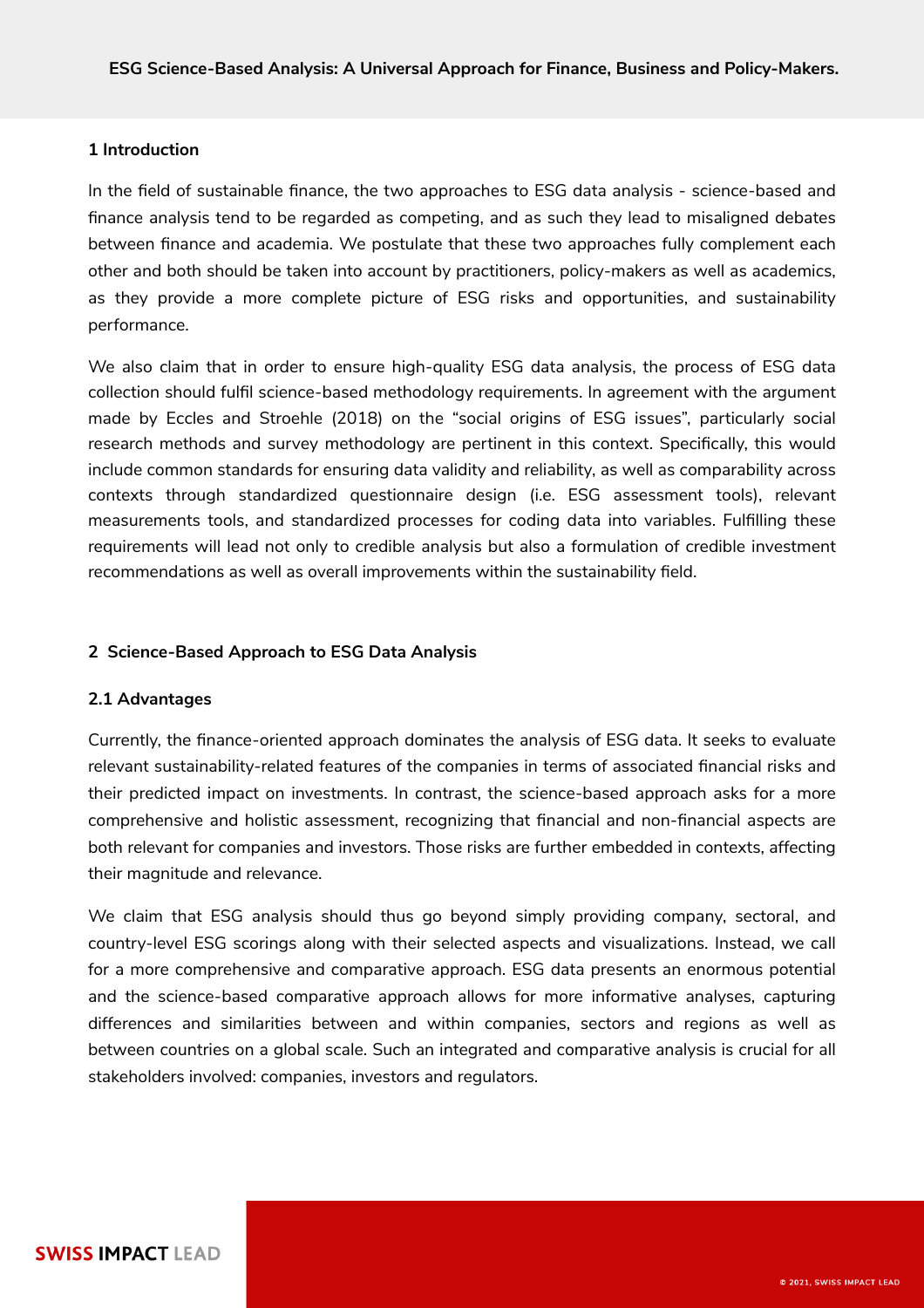With such a more comparative perspective, we further argue that the often-discussed opposition between the two approaches to ESG analysis, science-based and finance analysis dissolves. The main source for the apparent opposition is the lack of appropriate exchange of information between finance-oriented experts and data-providers on the one hand, and academically-trained researchers specialized in social and organizational science on the other hand. The main communication barrier is the lack of open access to standardized and high-quality data.

# **2.2 Comparative & Multi-Level Analysis**

Although contemporary ESG data sources do contain multiple indicators for environmental, social and governance-related aspects, the potential of these data is often not fully exploited in finance analysis. What is missing is the modern scientific know-how from the social and organizational sciences that provide tools to investigate these non-financial risks in more detail and in a proper, comparative and multi-level context.

A science-based quantitative analysis of ESG data allows, among other things, for an adequate assessment of a company's or sectoral sustainability performance as embedded in multiple layers of social, economic, and political settings with their own associated risks and opportunities. For example, a company's sustainability performance is embedded in the regional sustainability level and macro-economic performance, or various types of inequalities measured at the country level, or political instability (if present) at the country or regional level.

Moreover, a science-based approach can provide more insightful results by relying on modern tools in advanced statistics, Machine Learning, and data-driven Artificial Intelligence (AI). They allow to comprehensively analyze both ESG dimensions and their sub-dimensions either separately or by taking into account their interdependencies, or to decompose their variability in a multilevel manner into global, local and company-specific sources of risks. Such detailed information allows companies to improve on overall sustainability or its single aspects over time vis-à-vis specific stakeholder requirements.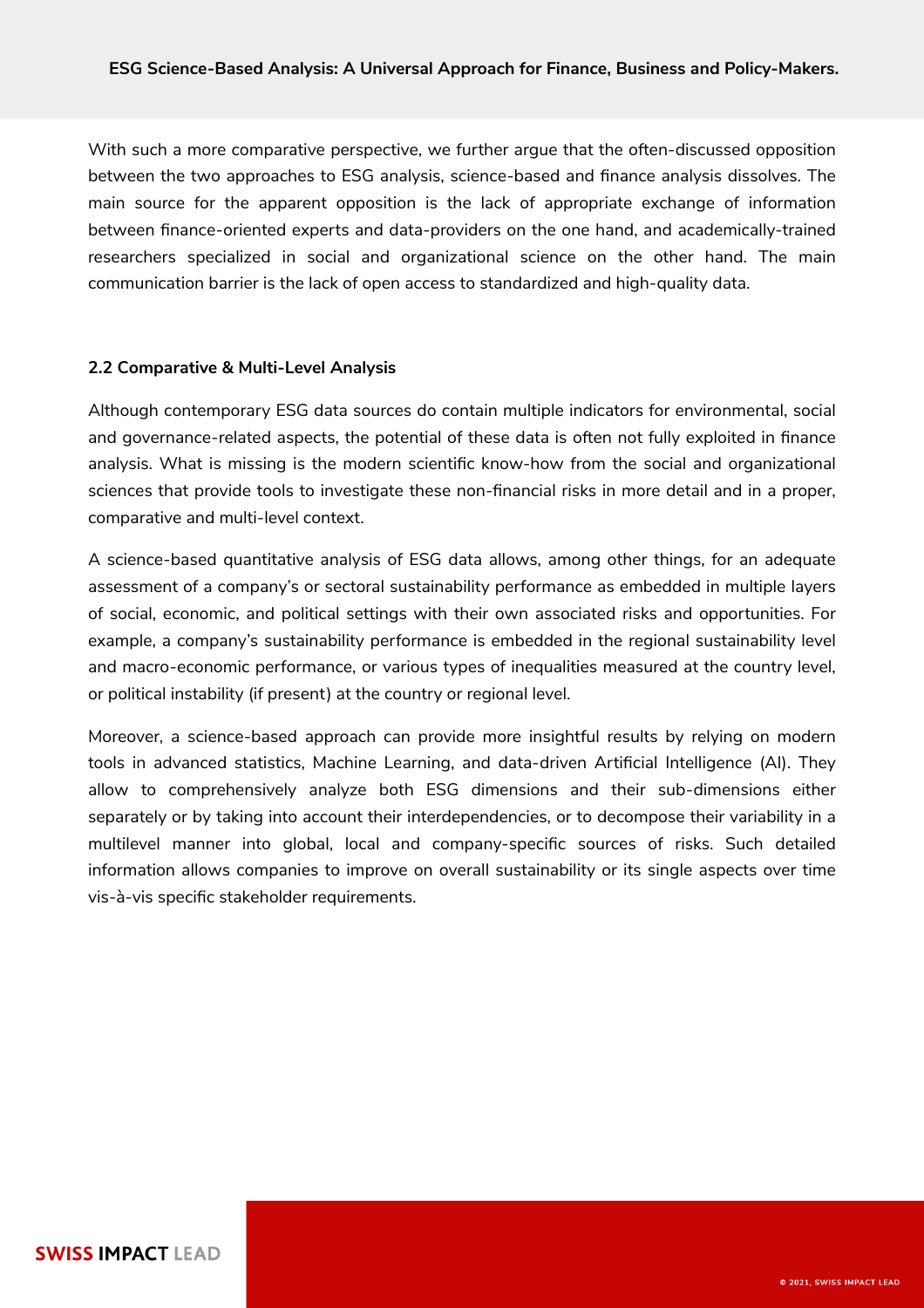# **3 Methodological Challenges with regard to ESG Data**

## **3.1 Non-Standardized Assessment Tools**

Recent literature points out that diversified and incomparable ESG scorings for both companies and sectors lead to identification of different investment universes, creation of different benchmarks and, consequently, divergent and often contradictory recommendations for investment decisions. Available ESG/sustainability assessment tools, which are based on diversified methodological approaches, lead also to significant analytical gaps (Berg et al., 2020).

While we agree that this is due to the lack of a commonality in defining ESG components, i.e. their characteristics, attributes, and standards among data providers (Billio et al., 2020), we argue that the measurement divergence stems from the lack of standardized ESG/sustainability performance assessment tools, which social research methods, including survey methodology offer. In order to ensure comparability of ESG data and their scorings across different raters, we propose a standardized core assessment tool to be included by all ESG data providers.

A standardized core questionnaire segment, therefore, should cover each ESG dimension in a representative way and contain a set of identical questions addressed to companies. These identically collected data points, in analogy to reputable world- or regional-surveys in the social sciences, will ensure availability of comparable and reliable data across different data providers. Additional questionnaire items, going beyond a core segment, will serve data providers to distinguish themselves from competitors.

#### **3.2 Measurement Asymmetries**

Moreover, we claim that ESG dimensions are not equally well represented by assessment tools/ available data, and thus do not reflect associated sustainability components in a complete way. This leads to data and measurements asymmetries, and further causes incomparability of company's scorings. Clearly, the environmental dimension (E) is reflected by the highest number of aspects, covered by assessment tools and further data points. Similarly, the governance dimension (G) is rather well-represented. In contrast, the social dimension (S) is significantly underrepresented by most available assessment tools/data providers and requires elaboration. In this context, it is important to note that contrary to a rather common view, social phenomena and societal contexts can be fully covered by both quantitative and qualitative data, obtained through properly formulated questionnaire items, and further standardized coding procedures.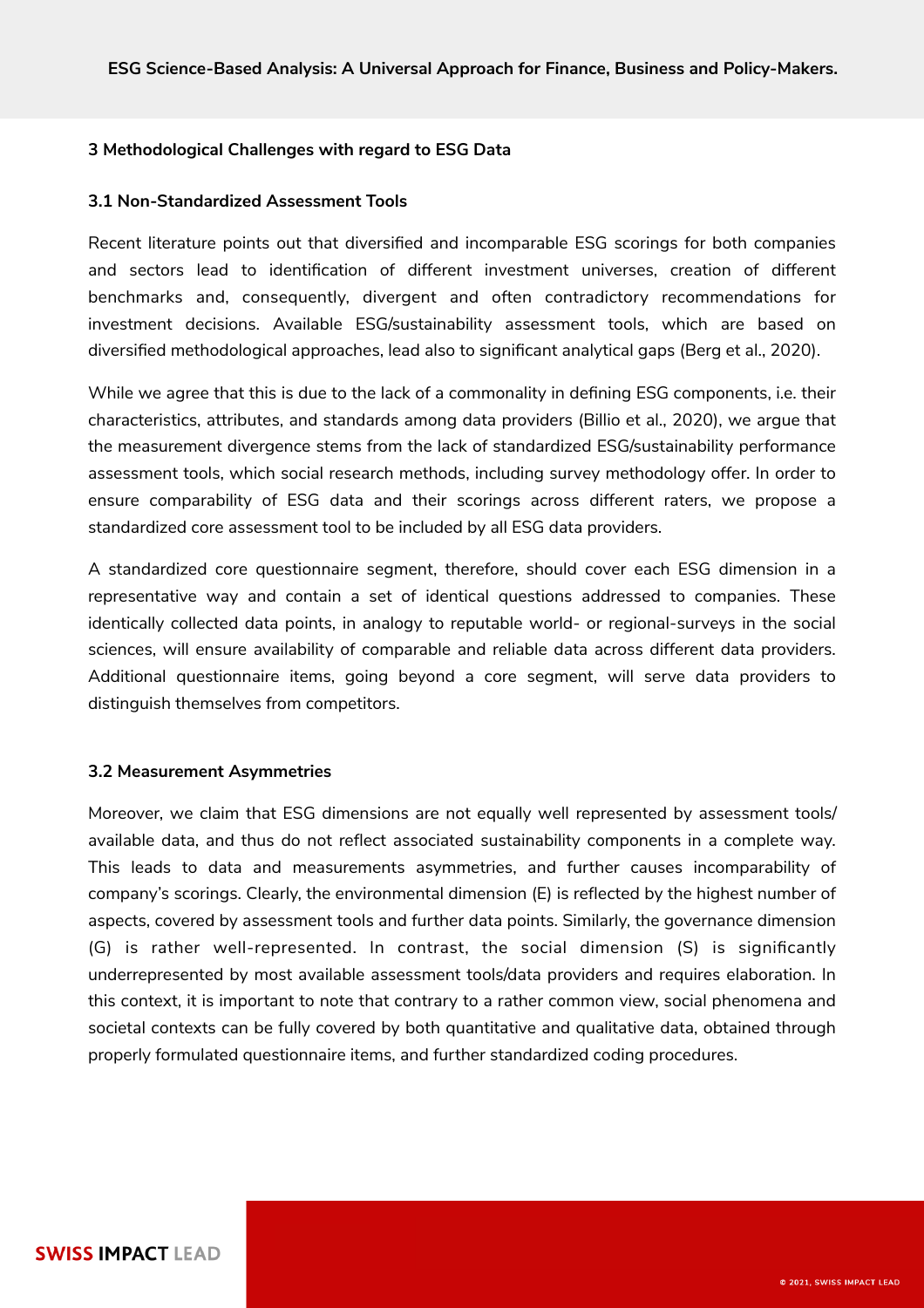Ensuring completeness of ESG dimensions coverage is important in order to enable an evaluation of each ESG dimension separately or their different combinations, while taking into account their interdependencies and showing how they evolve over time. This completeness would allow companies to improve on sustainability performance in a most efficient way and represent any changes in this regard with credible data.

### **3.3 Non-Standardized Approach to Qualitative Data**

Another methodological challenge relates to the fact that some of ESG aspects, as represented by assessment tools, are measured using open-ended questions. These are traditionally analyzed using qualitative data-analytical tools. Naturally, such a non-standardized approach, which is usually performed manually, does not scale well with the growing size of ESG datasets.

Also, data providers use different types of non-standardized approaches for analyzing these qualitative data, which limits data validity, reliability, and comparability. A standardized sciencebased approach turns to modern tools of Natural Language Processing (NLP) for fully- and semiautomated data extraction methods. Analyzing open-ended questions in this way, makes the resulting data amenable to quantitative analysis and integrating it with other established quantitative ESG indicators.

Comprehensive and insightful analysis of ESG data needs to simultaneously meet specific goals of investment decision-making, policy-making or regulators, and thus scalability and data reproducibility is essential. In other words, analysis needs to be tailor-made to the problem, but in an extensible and generalizable way. No existing off-the-shelf analytic solutions satisfy these requirements. What is required is experience in modern programming tools for data science and the skills to provide tailored products and solutions in a rapid manner.

### **4 Conclusions**

In conclusion, the two approaches, a science-based and financial analysis of ESG data do not contradict, but complement each other. Finance analysis can be significantly improved by using concepts and methods from a science-based approach. And when taken into account simultaneously, these two approaches provide a holistic picture of ESG risks and opportunities, measured at multiple levels, including the company, regional and country levels. As such, both approaches should be considered by practitioners, policy-makers, regulators, and academics.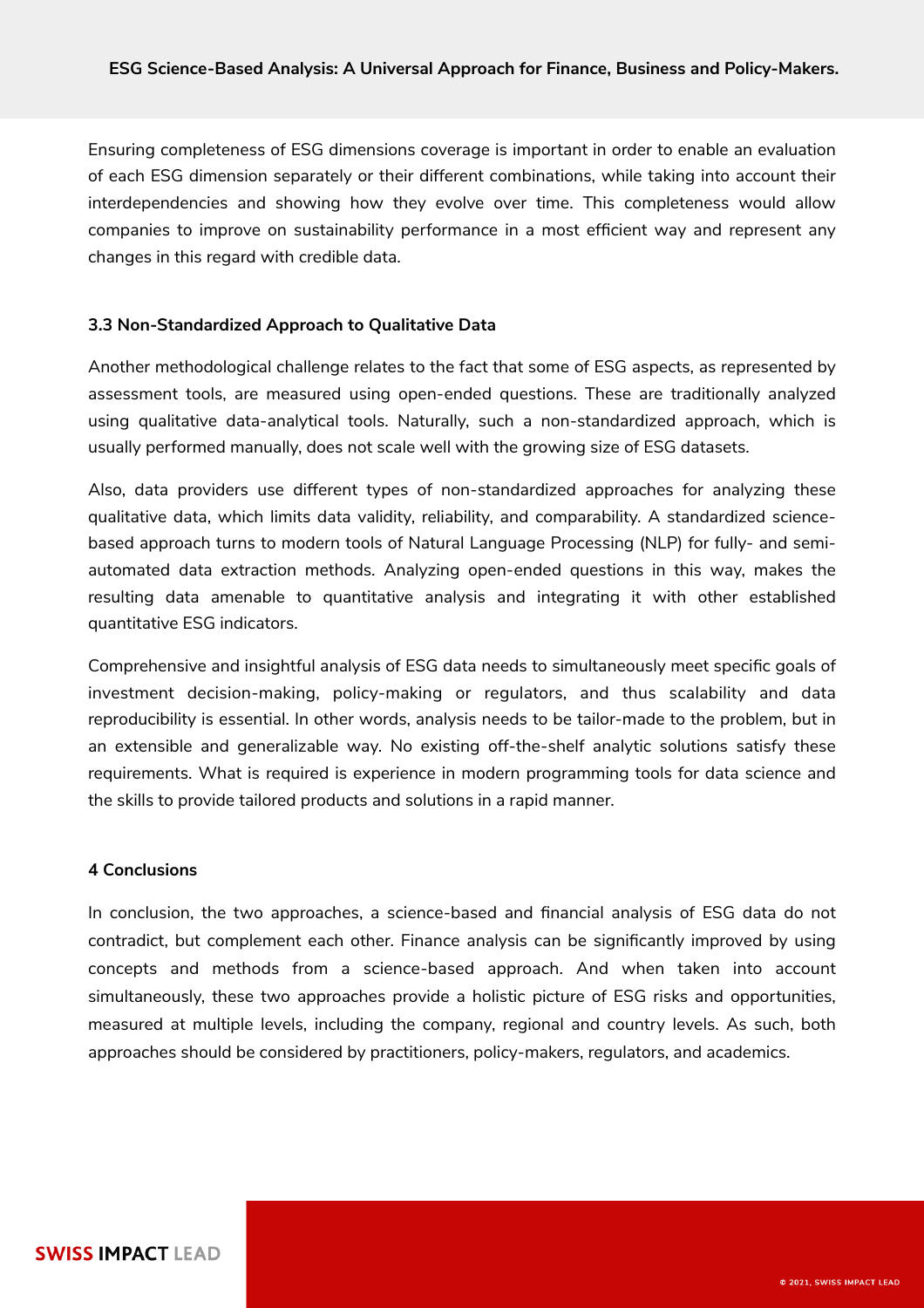In order to achieve this holistic view, ESG data providers need to go hand in hand with academia and research institutes as well as policy makers in order to exchange expertise and to foster collaborative projects for shared, improved outcomes. This would result in improved and measurable sustainability performances of companies over time, better informed policy, and more accurate tools and standards for measuring both impact and sustainability progress. All of the above is essential to induce well-informed changes and a significant progress towards sustainable development, measurable at the corporate, regional and global level.

#### **About Authors**

**Katarzyna Wilk** is CEO of Swiss Impact Lead GmbH, an impact investing advisory and impact start-ups platform, based in Zurich. She received a PhD from Yale University. Formerly, served as a policy advisor at the European Commission. She was also a long-term collaborator of the Polish Academy of Science, specializing in advanced comparative analysis, hierarchical modeling and lonigitidulal analysis as well as cross-national survey design and inequalities. She is an expert in sustainability/impact management, impact/ESG investing, and author of academic and policy publications.

**Sebastian Schnettler** is Professor of Social Research Methods and Co-Chair at the Experimental and Survey-Lab at the University of Oldenburg, and associated expert with Swiss Impact Lead GmbH. Sebastian obtained a PhD from Yale University. He was affiliated with the Max Planck Institute for Demographic Research and University of Konstanz, and taught at the Universities of Zurich and Oslo. Sebastian is an expert in survey design, advanced comparative analysis, longitudinal and network analysis, and hierarchal modeling.

**Michal Bojanowski** is Professor of Quantitative Methods & Information Technology at Kozminski University, and advisor at Swiss Impact Lead GmbH. Michal received a PhD from Utrecht University. He was formerly affiliated with the Interdisciplinary Centre for Mathematical and Computational Modelling, University of Warsaw and Polish Academy of Sciences. Michal is an expert in data science and mathematical/statistical modeling in social sciences as well as network analysis and social inequality.

### **References**

Berg, Florian, Koelbel, Julian F., & Rigobon, Roberto (2019). "Aggregate Confusion: The Divergence of ESG Ratings". Available at SSRN:<https://ssrn.com/abstract=3438533>o[r http://dx.doi.org/](https://dx.doi.org/10.2139/ssrn.3438533) [10.2139/ssrn.3438533](https://dx.doi.org/10.2139/ssrn.3438533)